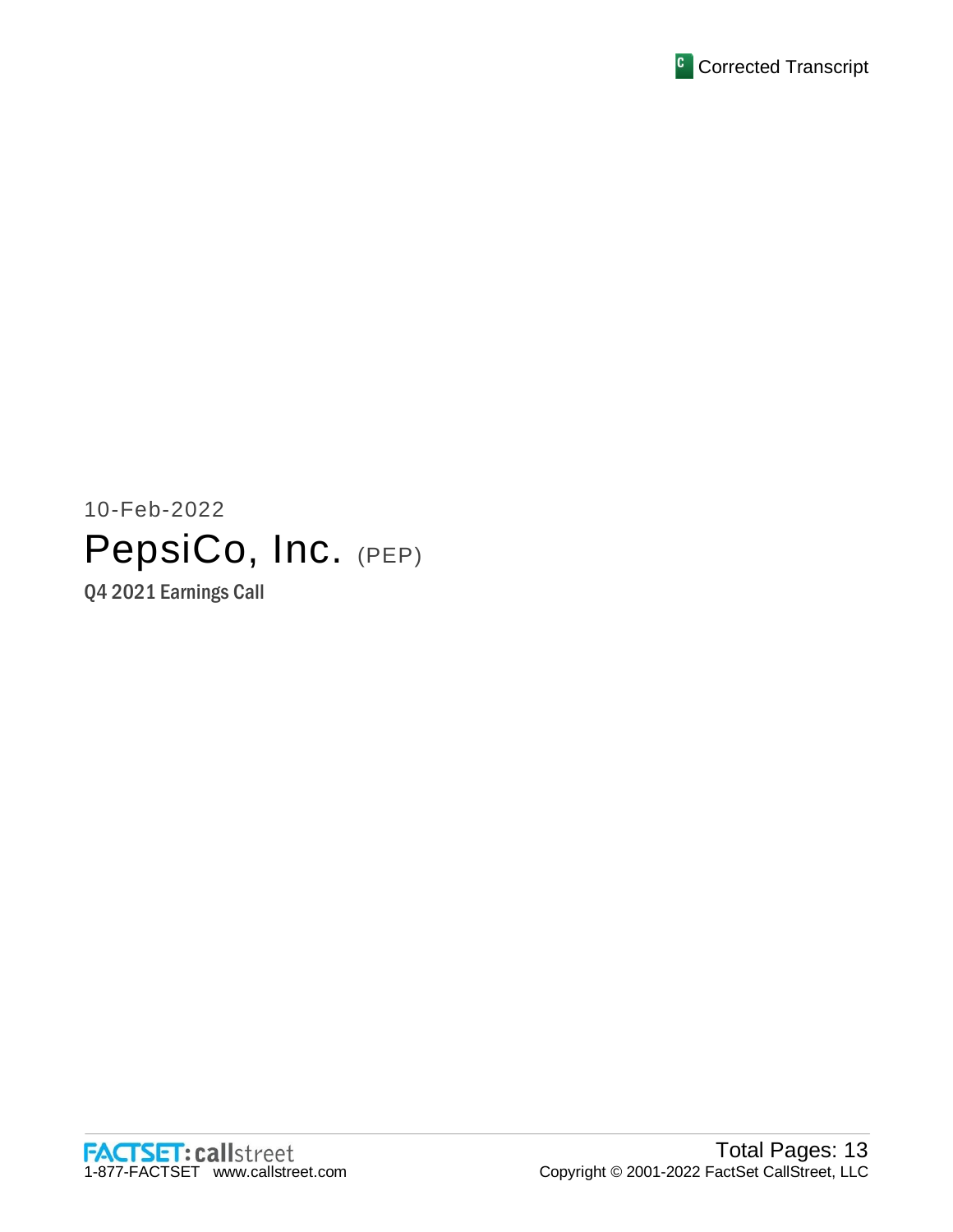## **CORPORATE PARTICIPANTS**

Ravi Pamnani Senior Vice President - Investor Relations, PepsiCo, Inc.

Ramon L. Laguarta Chairman & Chief Executive Officer, PepsiCo, Inc. Hugh F. Johnston Vice Chairman & Chief Financial Officer, PepsiCo, Inc.

### **OTHER PARTICIPANTS**

Dara Mohsenian Analyst, Morgan Stanley & Co. LLC

Bonnie Herzog Analyst, Goldman Sachs & Co. LLC

Lauren R. Lieberman Analyst, Barclays Capital, Inc.

Andrea Teixeira Analyst, JPMorgan Securities LLC

Bryan D. Spillane Analyst, Bank of America Securities Laurent Grandet Analyst, Guggenheim Securities LLC

Vivien Azer Analyst, Cowen and Company. LLC

Kevin Grundy Analyst, Jefferies LLC

Robert Ottenstein Analyst, Evercore Group LLC

Chris Carey Analyst, Wells Fargo Securities LLC

## **MANAGEMENT DISCUSSION SECTION**

**Operator**: Good morning, and welcome to PepsiCo's 2021 Fourth Quarter Earnings Question-and-Answer Session. Your lines have been placed on listen-only until it is your turn to ask a question. [Operator Instructions] Today's call is being recorded and will be archived at www.pepsico.com.

.....................................................................................................................................................................................................................................................................

.....................................................................................................................................................................................................................................................................

It is now my pleasure to introduce Mr. Ravi Pamnani, Senior Vice President of Investor Relations. Mr. Pamnani, you may begin.

.....................................................................................................................................................................................................................................................................

#### Ravi Pamnani

Senior Vice President - Investor Relations, PepsiCo, Inc.

Thank you, operator, and good morning, everyone. I hope everyone has had a chance this morning to review our press release and prepared remarks, both of which are available on our website.

Before we begin, please take note of our cautionary statement. We may make forward-looking statements on today's call, including about our business plans, 2021 guidance and long-term financial targets, and the potential impact of the COVID-19 pandemic on our business. Forward-looking statements inherently involve risks and uncertainties and only reflect our view as of today, February 10, 2022, and we are under no obligation to update.

When discussing our results, we refer to non-GAAP measures which exclude certain items from reported results. Please refer to our fourth quarter and full year 2021 earnings release and 2021 Form 10-K available on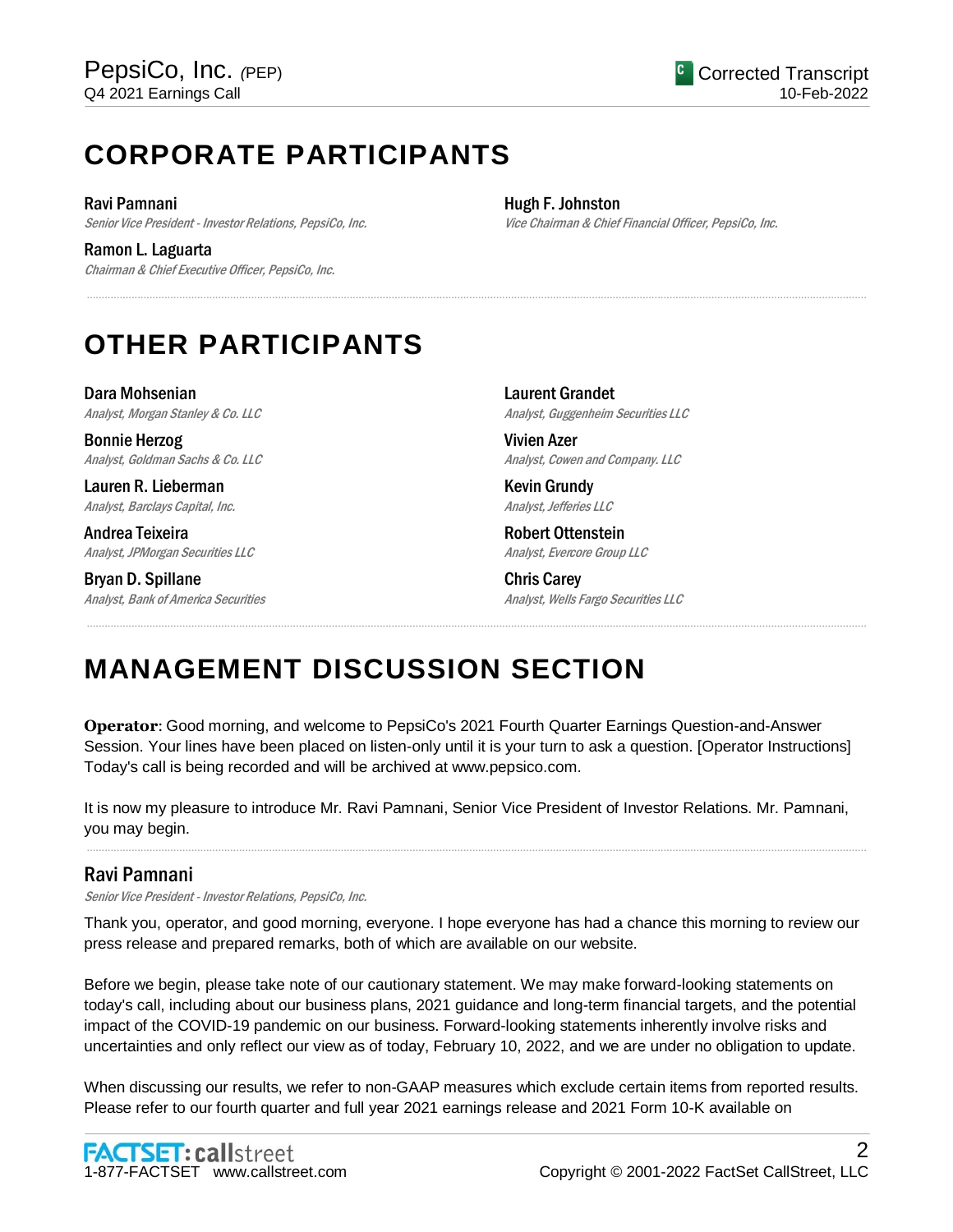pepsico.com for definitions and reconciliations of non-GAAP measures and additional information regarding our results, including a discussion of factors that could cause actual results to materially differ from forward-looking statements.

Joining me today are PepsiCo's Chairman and CEO, Ramon Laguarta; and PepsiCo's Vice Chairman and CFO, Hugh Johnston. We ask that you please limit yourself to one question.

.....................................................................................................................................................................................................................................................................

.....................................................................................................................................................................................................................................................................

.....................................................................................................................................................................................................................................................................

.....................................................................................................................................................................................................................................................................

.....................................................................................................................................................................................................................................................................

And with that, I will turn it over to the operator for the first question.

### **QUESTION AND ANSWER SECTION**

**Operator**: Thank you. [Operator Instructions] Our first question comes from Dara Mohsenian with Morgan Stanley.

#### Dara Mohsenian

**Dara Mohsenian**<br>Analyst, Morgan Stanley & Co. LLC Quarter of Analyst, Morgan Stanley & Co. LLC

Hey. Good morning, guys.

Ramon L. Laguarta **Ramon L. Laguarta**<br>Chairman & Chief Executive Officer, PepsiCo, Inc.  $\mathcal{A}$ 

Good morning, Dara.

Hugh F. Johnston **Hugh F. Johnston**<br>Vice Chairman & Chief Financial Officer, PepsiCo, Inc.  $\mathcal{A}$ 

Good morning.

#### Dara Mohsenian

**Dara Mohsenian**<br>Analyst, Morgan Stanley & Co. LLC Quarter of Analyst, Morgan Stanley & Co. LLC

So I wanted to focus on the 2022 top line guidance. Obviously very strong Q4 results, but look, you're guiding towards a higher end of the long-term range in terms of 6% organic sales growth in 2022 despite a really tough comparison if we look at 2021. So I just wanted to understand the key drivers for 2022 top line, particularly price mix versus volume, and any thoughts on demand elasticity.

And then also just from a broader long-term perspective as you look out beyond 2022, are you more confident your strategies are sustainably paying off? Could top line growth be more at the higher end of that mid-single-digit long-term top line range? How do you think about the long-term beyond 2022 given what's expected to be pretty robust growth despite the tough comp? Thanks.

.....................................................................................................................................................................................................................................................................

#### Ramon L. Laguarta

**Ramon L. Laguarta**<br>Chairman & Chief Executive Officer, PepsiCo, Inc.  $\mathcal{A}$ 

Yeah, Dara. Let me start, and then maybe Hugh can add. We see our categories very healthy moving into 2022 and long-term, both our convenient foods and beverages. So that makes us feel very comfortable. The investments that we have made over the last few years in brands, in [ph] market, we'll (00:03:31) go-to-market systems, in more insights, better execution, that's clearly paying off in the form of share of market gains in across multiple developing markets, snacks and beverages.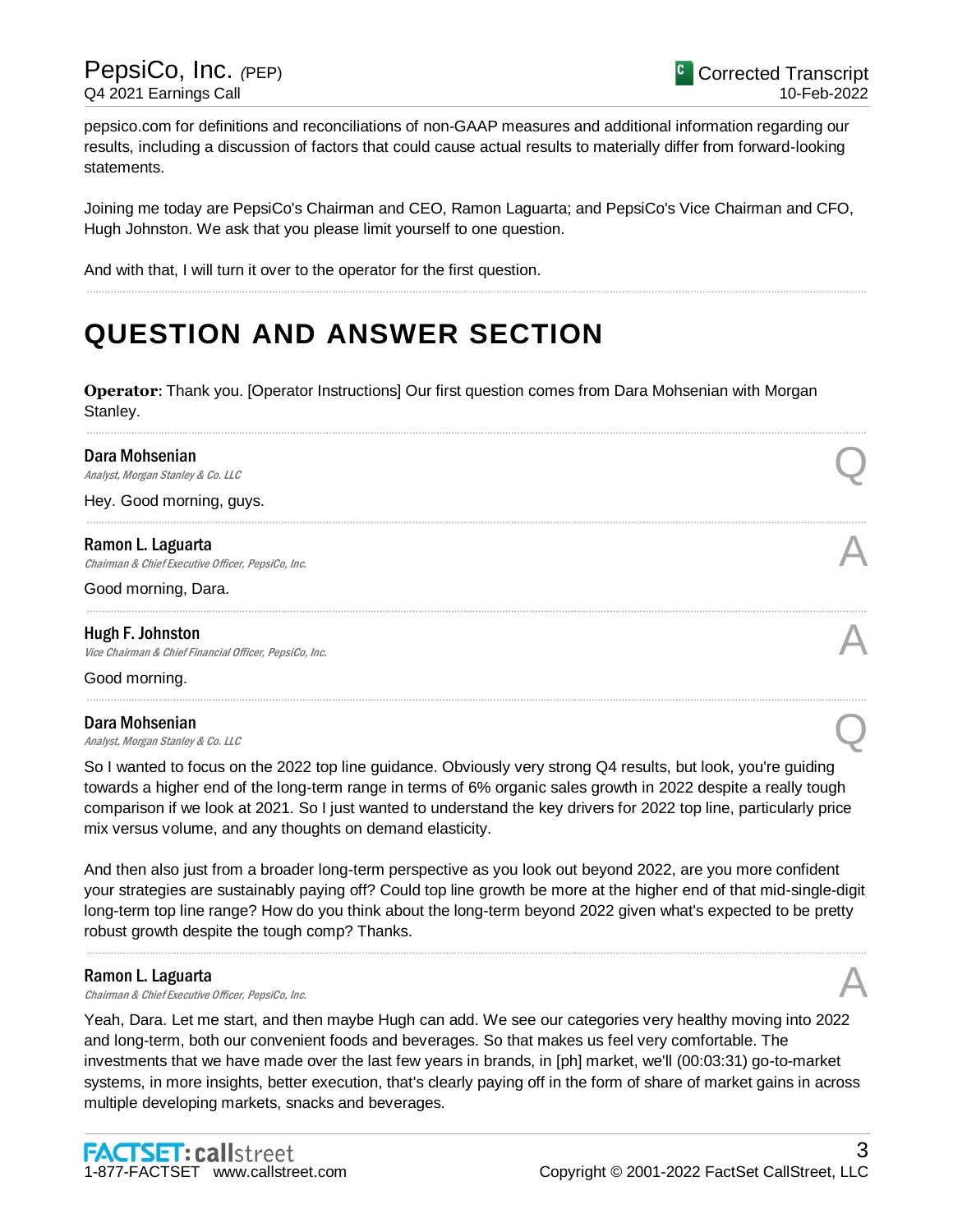So we feel good about our ability to continue to grow ahead of our categories in 2022 and beyond. And obviously we are big players in those categories, so we carry the responsibility to make this category stay healthy and stay growing faster than food overall.

So that's how we see our long-term. And obviously if you think about next year, yes, we're at the top end of our long-term guidance. This year obviously we – I mean last year, we obviously crossed that long-term guidance. So you see compounded? Yes. We are at the high-end of our 4% to 6%, and, obviously, we – that's the objective of the whole organization to stay within that guidance and [ph] beat (00:04:36) it in good years.

.....................................................................................................................................................................................................................................................................

#### Hugh F. Johnston

**Hugh F. Johnston**<br>Vice Chairman & Chief Financial Officer, PepsiCo, Inc.  $\mathcal{A}$ 

Yeah. And the only thing I'll add, Dara, in terms of some of the financial pieces of it, you saw in Q4 we had about 5 points of volume and 7 points of price mix. Obviously, as our hedges roll off and we move into a new round of commodities, we're going to price in a way that allows us, at least for the full year, to try to keep our margins pretty well intact, which means that that 7 pricing will probably be around there, maybe even a little bit stronger for the year. We'll see how it plays out and react to what happens with the facts in the marketplace. But it's going to be a pretty healthy pricing year to accommodate the cost increases.

.....................................................................................................................................................................................................................................................................

#### Dara Mohsenian

**Dara Mohsenian**<br>Analyst, Morgan Stanley & Co. LLC Quarter of Analyst, Morgan Stanley & Co. LLC

And if I could follow up, what are you assuming in terms of demand elasticity? And what's been the experience so far you've seen in terms of consumer demand elasticity, the pricing? Seemed like there clearly wasn't a lot in Q4, but what are you assuming for 2022? Thanks.

.....................................................................................................................................................................................................................................................................

#### Hugh F. Johnston

**Hugh F. Johnston**<br>Vice Chairman & Chief Financial Officer, PepsiCo, Inc.  $\mathcal{A}$ 

Yeah. So I mean for 2022, Dara, you're right. Obviously, there wasn't a lot in Q4, but that's a relatively short period of time. Right now, we've built multiple scenarios around elasticity and where we have plans to react to any of them. So frankly, we're going to have to be very agile this year in the way that we plan, but you know that our history and guidances, we tend to have multiple ways to get there, and we'll react to what the marketplace gives us.

.....................................................................................................................................................................................................................................................................

.....................................................................................................................................................................................................................................................................

#### Dara Mohsenian

**Dara Mohsenian**<br>Analyst, Morgan Stanley & Co. LLC Quarter of Analyst, Morgan Stanley & Co. LLC

Thanks.

#### Ramon L. Laguarta

**Ramon L. Laguarta**<br>Chairman & Chief Executive Officer, PepsiCo, Inc.  $\mathcal{A}$ 

And I think, Dara, if you think about all the investments we've made in the last few years, both in the brand strength or some of our net revenue capabilities, even our execution capabilities, the granularities that we can execute in the stores, that's clearly giving us a lot of I would say tools to play the marketplace and to manage the price increases in better ways than we used to do it in the past. So we're also contemplating that as a factor as we're building our 2022 scenarios.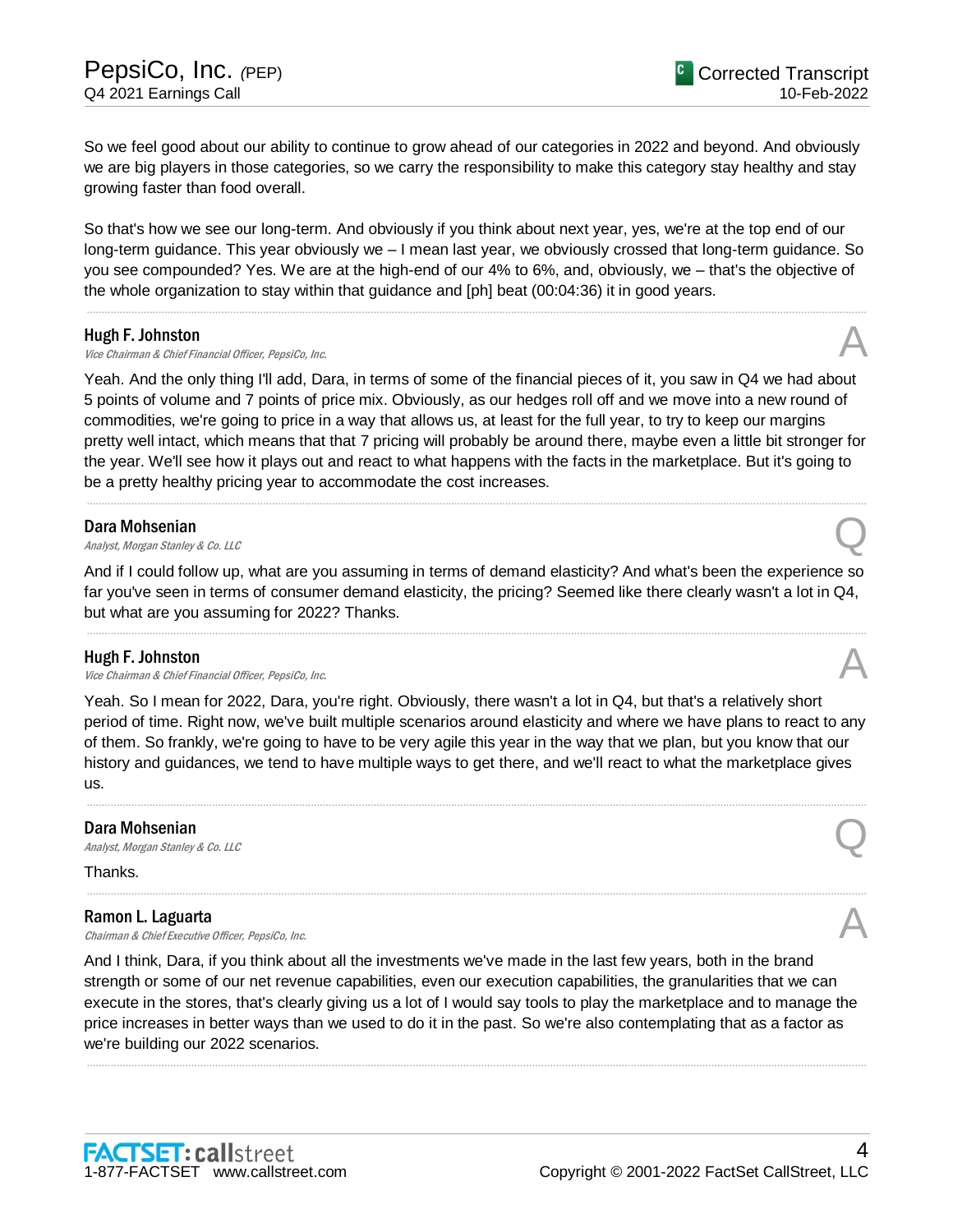#### Dara Mohsenian

**Dara Mohsenian**<br>Analyst, Morgan Stanley & Co. LLC Quarter of Analyst, Morgan Stanley & Co. LLC

Great. That's helpful. Thanks.

**Operator**: Our next question comes from Bonnie Herzog with Goldman Sachs.

#### Bonnie Herzog

**Bonnie Herzog**<br>Analyst, Goldman Sachs & Co. LLC  $\mathcal{Q}$ 

Hi. Thank you. Good morning. I actually had a question on your A&M spend in the quarter. I guess on a dollar basis, it seemed to have almost doubled in the quarter versus Q3 and then came in at maybe a record as a percentage of sales at almost 8% in the quarter versus your typical call it, I don't know, 6.5%. So I just was hoping you guys could give us a little more color on where you stepped up the spending in the quarter and then how much you think that did contribute to your robust top line growth in Q4. And then thinking about it, typically, there is a lag with spending. So I'm also wondering if this is partly what you expect to drive your top line guidance at the high-end of your long-term growth algo.

.....................................................................................................................................................................................................................................................................

.....................................................................................................................................................................................................................................................................

.....................................................................................................................................................................................................................................................................

#### Hugh F. Johnston

**Hugh F. Johnston**<br>Vice Chairman & Chief Financial Officer, PepsiCo, Inc.  $\mathcal{A}$ 

Yeah. Hi, Bonnie. It's Hugh. A couple of things on that. One A&M for the year was up 11%. For the quarter, it was up 15%. But remember, when you're dealing with a quarter, that's not necessarily what's in the marketplace. That's sort of the A&M curve, and we book A&M on the revenue curve. In terms of spend, spend was up in the quarter for sure. I don't know that it was disproportionately up relative to the rest of the year. And in terms of go forward, I expect our A&M, as it generally has, will probably be in or around the same level of growth as the sales growth number is.

Obviously, we feel terrific about the advertising we're doing. We think it's having the right impact. But we clearly were the beneficiaries of, in North America, some reduction, and we think that's also played well. We generally are spending at a competitive level, and we're trying to compete on quality of the A&M, not necessarily the quantity of the A&M.

.....................................................................................................................................................................................................................................................................

#### Ramon L. Laguarta

**Ramon L. Laguarta**<br>Chairman & Chief Executive Officer, PepsiCo, Inc.  $\mathcal{A}$ 

Yeah, Bonnie. One of the things I think we're getting better at is measuring our return on investment on our marketing. And the more data we have and, obviously, we're becoming a better data company. We're able to put better numbers to those investments and have the marketing teams and the commercial teams overall choosing different levers that give us the best return overall. And that's playing very well. And it's obviously one of the reasons why we're gaining market share across many categories.

Strategically we want to continue with these kind of investments, being very rational in the way we invest A&M, but understanding that a company like ours, the core competency is building brands. And that's what give us in situations like we're having this year where we have to price, we have consumers following us in spite of higher prices. So I think strategically it's a very important element in our overall growth strategy.

.....................................................................................................................................................................................................................................................................

#### Bonnie Herzog

**Bonnie Herzog**<br>Analyst, Goldman Sachs & Co. LLC  $\mathcal{Q}$ 

Okay. Helpful. That seems to be working. Thank you.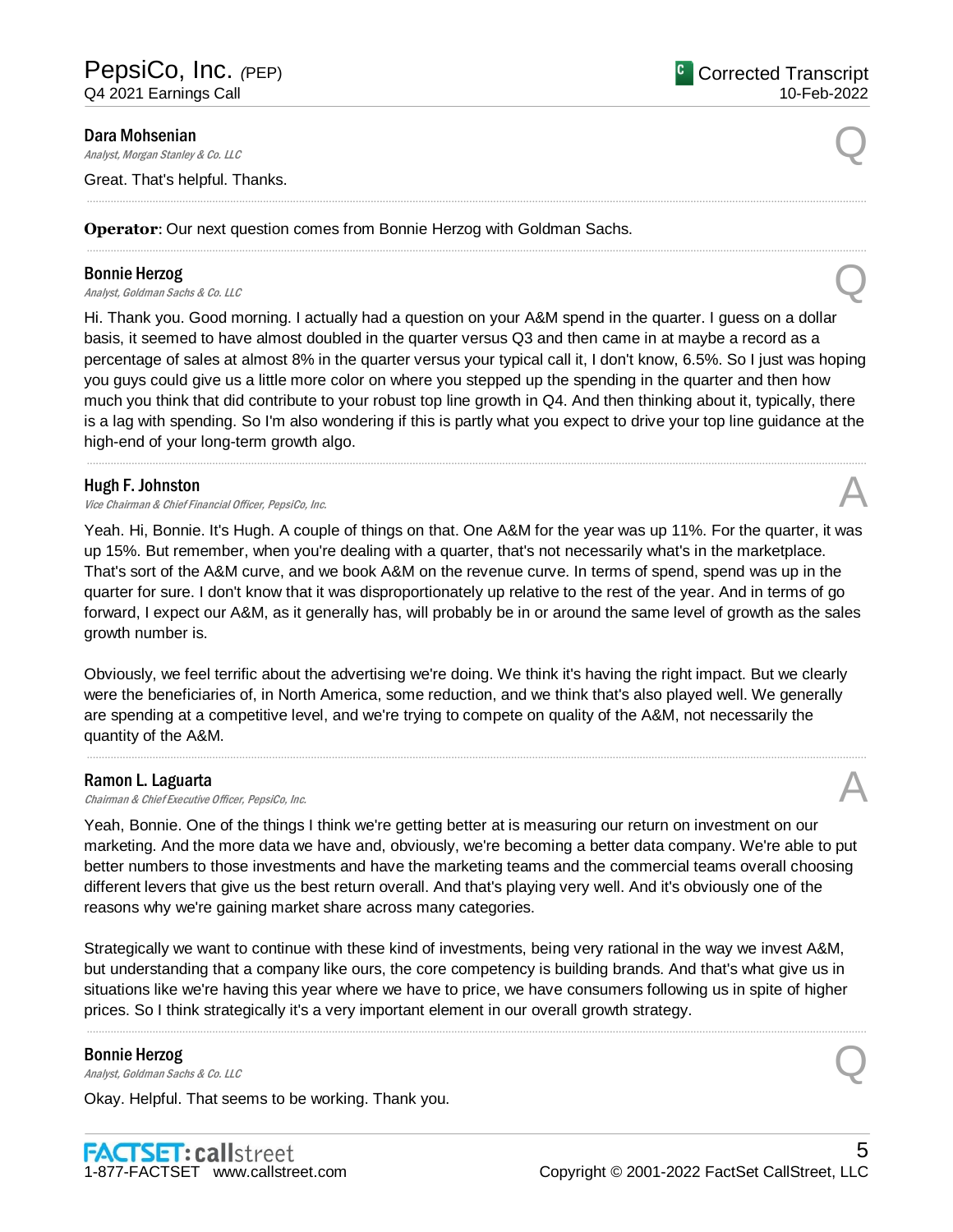**Operator**: Our next question comes from Lauren Lieberman with Barclays.

### Lauren R. Lieberman **Lauren R. Lieberman**<br>
Analyst, Barclays Capital, Inc. Quarter and Containing the Second Contains a set of Containing the Second Conta

Great. Thanks. Good morning. Wanted to just talk about PBNA volumes because accelerated sequentially, and on a two-year basis you're now putting up growth on growth. And I was just curious how you might kind of bucket the drivers of that. And I'm going to guess part of it you're going to say, oh, it's a little bit of everything. But zeros have been in the market I think arguably all year. I thought maybe there is something to be said for the reorganization of the markets, and that maybe starting to clicking in a different way, so just curious in any perspective on the accelerating trends in PBNA. That would be great. Thanks.

.....................................................................................................................................................................................................................................................................

.....................................................................................................................................................................................................................................................................

#### Ramon L. Laguarta

**Ramon L. Laguarta**<br>Chairman & Chief Executive Officer, PepsiCo, Inc.  $\mathcal{A}$ 

Yeah. Lauren, I would say if you take a bigger picture, I think there is a elevated in-home consumption that has stayed like that. I think home as a hub is a clear trend, and we're seeing, we're capturing pretty good that consumption at home. And obviously during the quarter there has been more mobility across the multiple markets in the US obviously, but globally I would say. And then some of the away from home business has accelerated as well. So what you see there is a combination of all these channels I think playing at a very high level.

Then if you go into our own business, I would say the combination of branding, better execution. And the truth is that in Q4, we've seen an improvement sequentially of our supply chain. And some of our large brands, and I would name Gatorade, for example, clearly has improved substantially in its running rates and [ph] fill (00:11:55) rates in the last part of the quarter, so that's reflected as well in a better overall performance for the business.

We're very pleased in general with the way the North America business is performing in beverages and in snacks as well. And both the margin expansion, the top line, the fact that it grew with the market a bit faster than the market in a very challenging year with a lot of supply chain complexities and bottlenecks for several reasons.

So we're very pleased. We're feeling comfortable as well for 2022. It's very strong commercial programs, very strong brand programs. And, as you were saying, probably a better execution machine for many reasons, data and intelligence but also more empowered organization that makes more local decisions, and that's obviously reflected in the performance of the business.

.....................................................................................................................................................................................................................................................................

.....................................................................................................................................................................................................................................................................

**Operator**: Thank you. Our next question comes from Andrea Teixeira with JPMorgan.

#### Andrea Teixeira

**Andrea Teixeira**<br>Analyst, JPMorgan Securities LLC

Thank you. Good morning. I have a question on sports drinks and then a clarification on the pricing. First on Gatorade, it was a brand that obviously was pressured in 2021 from supply chain challenges and competition, and as you go into 2022, can you talk about the supply dynamics there and inventory for the brand?

And then on the pricing, I think embedded in your guidance, I understand that it's assuming only the pricing that is already in the market, and therefore wanted to see if we can bridge from Hugh's comments and seeing the visibility of the gross margin curve potentially recovered by the end of the year and potentially being up year-overyear for the full year? Thank you.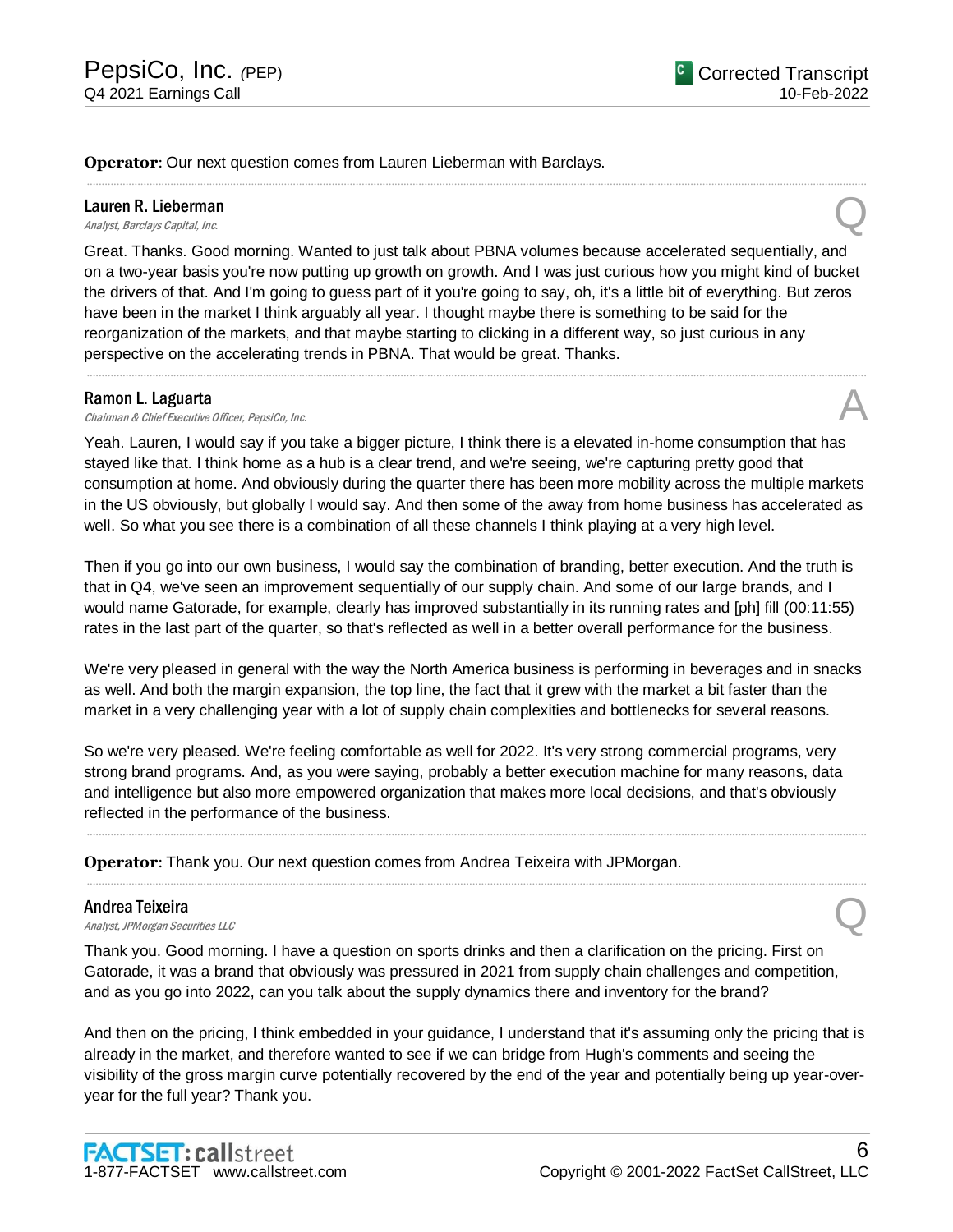**Ramon L. Laguarta**<br>Chairman & Chief Executive Officer, PepsiCo, Inc.  $\mathcal{A}$ 

Yeah, Andrea. Let me talk to you about the Gatorade, and then Hugh can talk more about the price. We are very optimistic with this sports drinks category, but we think of it broadly than just hydration. We think about overall nutrition and the way Gatorade is playing that space along with some other brands like Propel, Muscle Milk, EVOLVE, and some other assets that we have in that space. It is going very fast. We see continued consumer adoption of this category. Consumers are exercising more, and we think that's a very positive trend for the segment.

When it comes to Gatorade, the brand equity is stronger than ever. And the innovation that we've done this year, and you will see more next year, be it Zero, be it Gatorlyte, be it some of the more science-related with the sweat pads and how we can be much more customized for the consumer based on their hydration profile. So there is a lot of positive value that I think we can create in higher parts of the category with Gatorade and some of the other brands. So we feel good about the demand momentum.

On the supply, obviously we have reacted to the situation, and we have expanded capacity, both ourselves and some of our co-packers. And we're ready for what we think will be another year of successful growth for Gatorade and continue to build the brand in spaces that will be hard to match by competitors. So that's how we are approaching Gatorade and the full category next year.

.....................................................................................................................................................................................................................................................................

#### Hugh F. Johnston

**Hugh F. Johnston**<br>Vice Chairman & Chief Financial Officer, PepsiCo, Inc.  $\mathcal{A}$ 

1-877-FACTSET www.callstreet.com

Yeah. And – Andrea, how are you? I'll expand on the – your question on the other side. Our assumptions on the guidance are based on the pricing that we have in the marketplace right now. And that pricing is based on the visibility that we have into both the productivity and the cost structure and commodities, which we have pretty good visibility into – on the commodities about eight, nine months of the year, as you would expect based on some of the things I've communicated in the past. Q4 is still a bit open, but there are pricing windows as we get into the fourth quarter as well. So as those facts become more known, we'll make decisions on that front.

Regarding your question on margins, obviously we don't give guidance on margins. But I think given the combination of what we know about costs and what we know about pricing, we ought to be able to get through the year pretty well intact on margins, acknowledging the fact that earlier in the year the cost pressure is a little bit higher than it is later in the year.

.....................................................................................................................................................................................................................................................................

.....................................................................................................................................................................................................................................................................

**Operator**: Thank you. Our next question comes from Bryan Spillane with Bank of America.

| <b>Bryan D. Spillane</b><br>Analyst, Bank of America Securities        |  |
|------------------------------------------------------------------------|--|
| Hey. Good morning.                                                     |  |
| Ramon L. Laguarta<br>Chairman & Chief Executive Officer, PepsiCo, Inc. |  |
| Good morning, Bryan.                                                   |  |
| <b>Bryan D. Spillane</b><br>Analyst, Bank of America Securities        |  |
| <b>FACTSET: callstreet</b>                                             |  |

Copyright © 2001-2022 FactSet CallStreet, LLC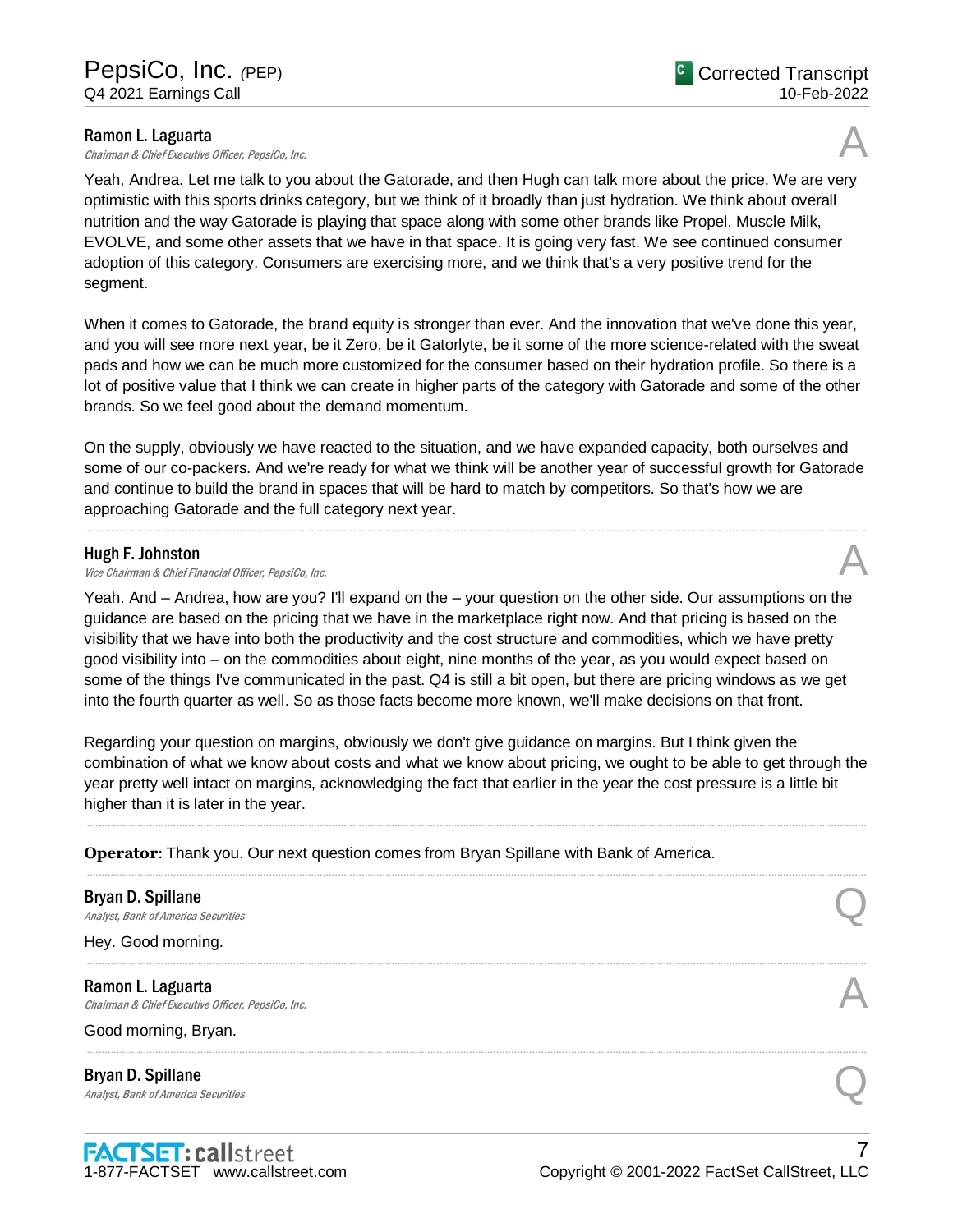Copyright © 2001-2022 FactSet CallStreet, LLC

8

#### Maybe just two follow ups. One is just, Hugh, your answer response to Andrea's question. When you're saying margins, you're talking about EBIT margins or gross margins?

.....................................................................................................................................................................................................................................................................

.....................................................................................................................................................................................................................................................................

#### Hugh F. Johnston

**Hugh F. Johnston**<br>Vice Chairman & Chief Financial Officer, PepsiCo, Inc.  $\mathcal{A}$ 

Both, actually.

#### Bryan D. Spillane

**Bryan D. Spillane**<br>Analyst, Bank of America Securities **Q** 

Okay. Okay. And then my question is about just the share repurchases coming back in this year. Hugh, can you talk a little bit about where we stand now in terms of cash return to shareholders? I think part of the motivation to maybe pull back on repurchases at the beginning of 2021 was – your CapEx is going to be elevated for a while, and I know you're watching the credit rating. So is this just – now there's more comfort with being able to return more cash to shareholders? Or is it a change in CapEx outlook? Just trying to understand if we can – how you're thinking about that?

.....................................................................................................................................................................................................................................................................

#### Hugh F. Johnston

**Hugh F. Johnston**<br>Vice Chairman & Chief Financial Officer, PepsiCo, Inc.  $\mathcal{A}$ 

Yeah. I mean we – obviously, we made the decision not just based on what we see this year but what we see over the next couple of years. Number one, we really had a pretty good year on cash generation last year which gave us a little bit of extra room. In addition to that, obviously we have the Tropicana transaction which bought us some room as well, and we just really closed that over the course of the last week or so. So the combination of those two factors led us to the decision.

As I mentioned last year, CapEx will be elevated for another year or two, but frankly I think that's well within the sort of overall envelope that we're working on. And we got comfortable with going back to share repurchase. And obviously it's one of the levers we use to help drive company performance and shareholder returns.

.....................................................................................................................................................................................................................................................................

.....................................................................................................................................................................................................................................................................

**Operator**: Thank you. Our next question comes from Laurent Grandet with Guggenheim.

#### Laurent Grandet

**Laurent Grandet**<br>Analyst, Guggenheim Securities LLC

Hey. Good morning, Ramon, Hugh. Well, I'd like to focus this morning on the energy platform. So it has been almost two years since the acquisition of Rockstar that unlocked the energy platform, an advantage PepsiCo has over your competitor that is limited because of its contract with Monster. So could you please update us on where you are seeing you – where you're heading? Because the beginning has been a bit more challenged than expected with – the difficulty with Bang management, Mountain Dew Rise name change, and Rockstar taking a bit more time to stabilize.

So at least the high growth, high profitability segment of the business it doesn't impact on PBNA and the rest of the business. So could you please update us on what you're seeing and where you're heading? Thanks.

.....................................................................................................................................................................................................................................................................

#### Ramon L. Laguarta

**Ramon L. Laguarta**<br>Chairman & Chief Executive Officer, PepsiCo, Inc.  $\mathcal{A}$ 

Thank you, Laurent, good to talk to you. Listen, we're executing the playbook, as we told you. We've been quite consistent on the last few calls. And we're quite pleased with what we're seeing.

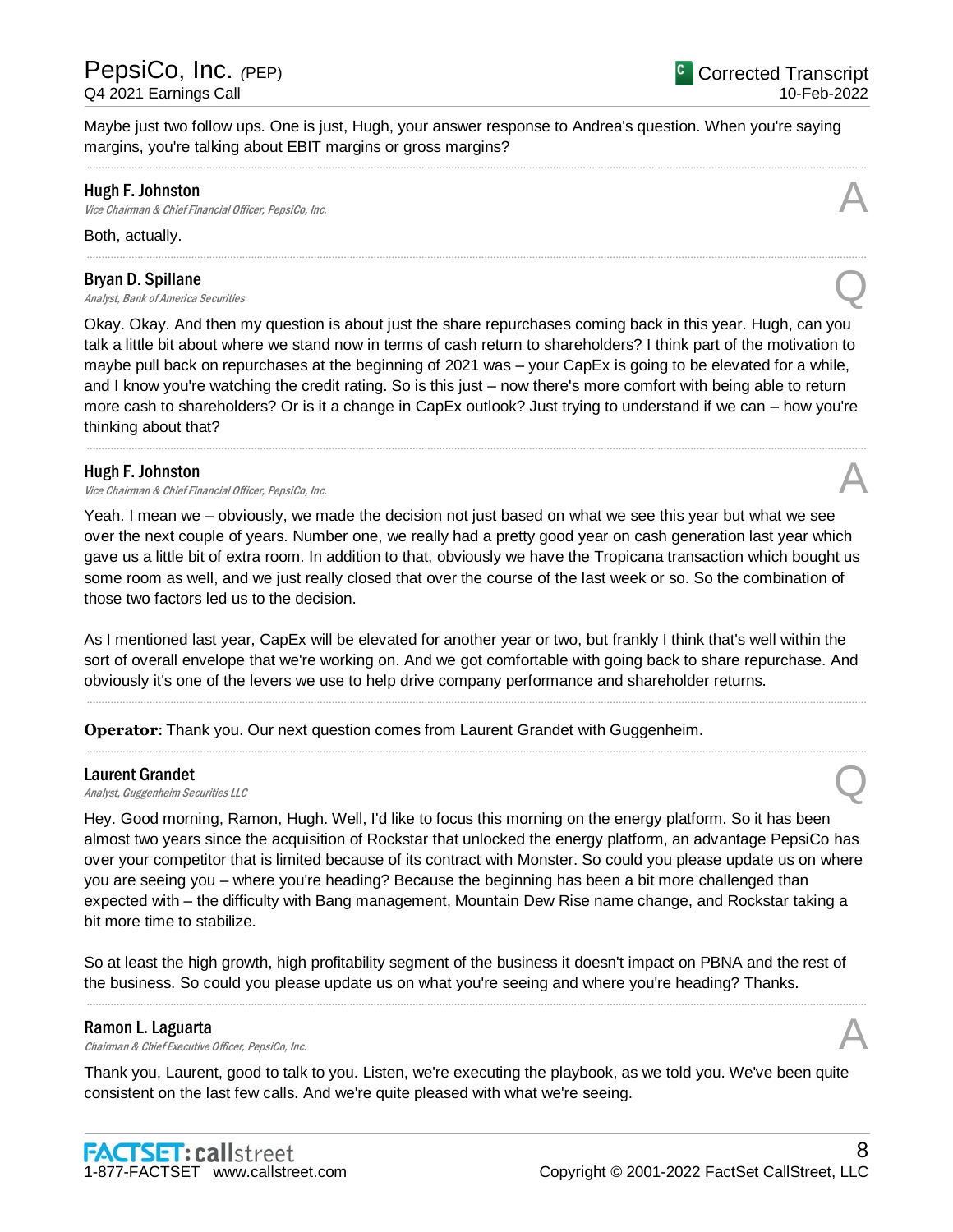Obviously, Rockstar, we always said it was the most complex transformation. We repositioned the brand. We changed packaging. We're seeing growth in Rockstar both in the areas where it's more developed, areas of the country where it's more developed, and new areas obviously where the distribution system is making a difference. We're seeing especially very good performance in new innovation segments like no sugar and some more Hispanic focused innovation. So we're hopeful on Rockstar, and we're seeing the metrics that we set for ourselves are becoming reality.

Then on Mountain Dew Energy, we have this legal situation which we moved very quickly, super agile actually. The teams did a great job turning that in six weeks. And it's in the market, and it's gone back to the platform exactly where it was. So clearly there is a consumer that likes the product, and we're ready to now invest obviously this year in building that platform under the Mountain Dew Energy branding. And that's a pretty good position even though we had that legal situation.

With Bang, which was the other part of the strategy, after that initial pickup I think we're – actually we're doing a pretty good job as a distributor of the brand, and the brand is in more points of sale than it used to be. And we continue to focus on driving that performance during the length of the contract.

But the other one that we're very pleased is the Starbucks relationship. That JV relationship is better than ever, I would say. And both Doubleshot, Tripleshot is growing at a very high levels.

And I don't know if you're aware, we just launched BAYA Energy which is a full natural energy brand, new brand to the system. It's the first time we launched it both in retail and in Starbucks outlets, great product. Good levels of caffeine coming from natural source. We're very optimistic on that platform. It's very incremental if you see the full portfolio brands that we have on energy. So BAYA will be a positive addition incremental.

So I think the machine is firing on a lot of cylinders. It's always – it is an area of focus. You need to test and learn and adjust and tweak your execution. I'm pleased with what I'm seeing.

The other element that we don't talk so much about Rockstar is that this year it's going to be in 70 international markets. It was in 10, 8 markets. We expanded in 2021 to I think it was 22, 23 markets. Now next year – this year 2022, will be in 70 markets. So clearly another part of the growth story of Rockstar as we acquire the business.

.....................................................................................................................................................................................................................................................................

.....................................................................................................................................................................................................................................................................

So we'll keep updating you in our regular calls, but we're positive on how the full energy strategy is working.

**Operator**: Thank you. Our next question comes from Vivien Azer with Cowen.

#### Vivien Azer

**Vivien Azer**<br>Analyst, Cowen and Company. LLC

Hi. Good morning. Thank you. I wanted to follow up, please, on Dara's question on price elasticities. Hugh, I appreciated your comment that you guys are looking at multiple scenarios and clearly do have a lot of leverage at your disposal. But I was hoping you could dive a little bit more, please, on Pepsi Beverages North America and specifically how you think about cross-category elasticities across your US beverage business.

And as a quick follow up to that, to the extent that consumers' ability to absorb pricing were to diminish at all, are there certain categories you'd be watching more closely as a leading indicator of that? Thank you.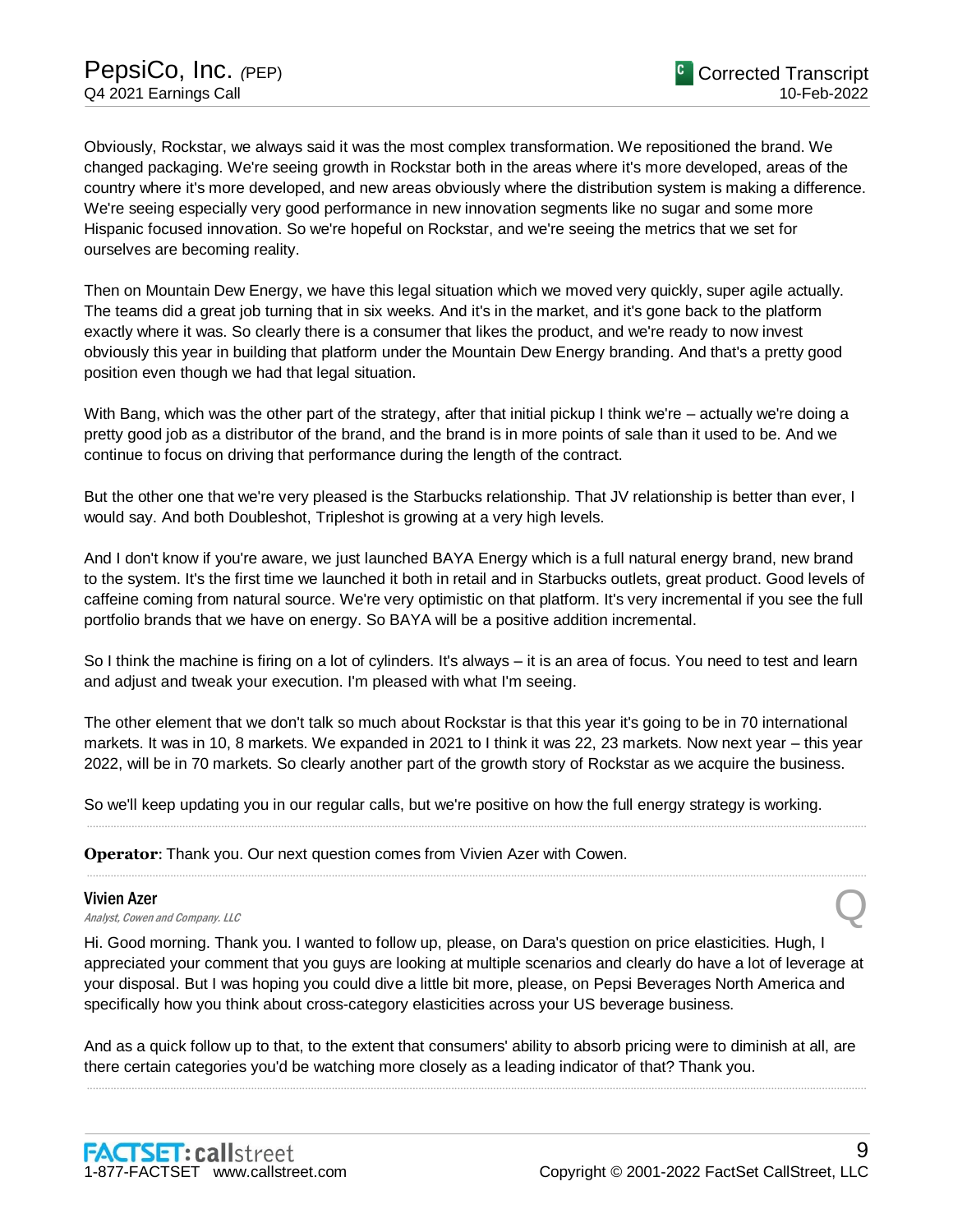#### Hugh F. Johnston

Vice Chairman & Chief Financial Officer, PepsiCo, Inc.

Yeah. Happy to go there a bit. And as I said, elasticities to me are basically a portfolio of risks that we try to manage rather than kind of zeroing in on a single number. And a portfolio as complex as this, it's hard to have that conversation.

What I would tell you, Vivien, that we've seen over the last couple of years is in the North America Beverage business, category elasticities are relatively low. I think the reason for that is, particularly in the multi-bag multiserve area, prices are pretty remarkably low, right, whether you're looking at 2 liters or 12 packs. And if you compare those prices to elsewhere in the world, the prices in this market are actually quite low. It's a tremendous value for consumers.

So as we sort of move into a world of higher inflation, I do expect that the category prices probably will go up. And at least to-date, we haven't seen much in the way of elasticity. As you might imagine, I can't point to anyone. I think we sort of watch elasticities on everything, both the value packages and the premium packages. And the good news is our system's agile enough to react to it. But right now, the elasticities are in line with our expectations, and frankly that's what gives us confidence in the guide for the year.

.....................................................................................................................................................................................................................................................................

.....................................................................................................................................................................................................................................................................

**Operator**: Thank you. Our next question comes from Kevin Grundy with Jefferies.

### Kevin Grundy **Kevin Grundy**<br>Analyst, Jefferies LLC

Great. Thanks. Good morning, everyone. Thanks for the question. First, just a clarification on Laurent's line of questioning around energy. Ramon, can you just comment? You mentioned firing on all cylinders and you're pleased with energy. Would you rule out M&A? So if you could just comment on that, that would be helpful.

My broader strategic question is really on the business venture with Boston Beer regarding Hard Mountain Dew. Can you just update us on how that partnership has progressed? And importantly, as you spend more time studying the alcohol space, can you provide some updated thoughts on broader ambitions to play in that, not only as it pertains to new product innovation but also the potential to distribute non-PepsiCo alcohol products through your distribution? So thanks for that.

.....................................................................................................................................................................................................................................................................

#### Ramon L. Laguarta

**Ramon L. Laguarta**<br>Chairman & Chief Executive Officer, PepsiCo, Inc.  $\mathcal{A}$ 

Yeah, Kevin. Listen, on M&A, I think we have sufficient brands right to play in that space, so we're not thinking about any M&A in the energy space at this point.

Now with regards to alcohol, great question. And I think it's a very interesting development for the LRB category and for the alcohol category. So I think clearly consumers are choosing to converge in a way. And so we see that space as a strategically very incremental. It's sizable and it's profitable, so obviously we'd like to participate in a consistent and structural way for us.

Obviously, we will play from the brand point of view and innovation, licensing our brands to beer manufacturers that can help us with the manufacturing. We don't have the technologies to make some of these products, but we are creating strong partnerships. You mentioned one. And I think we have brands that can extend into those spaces. So that will be one way how we do it.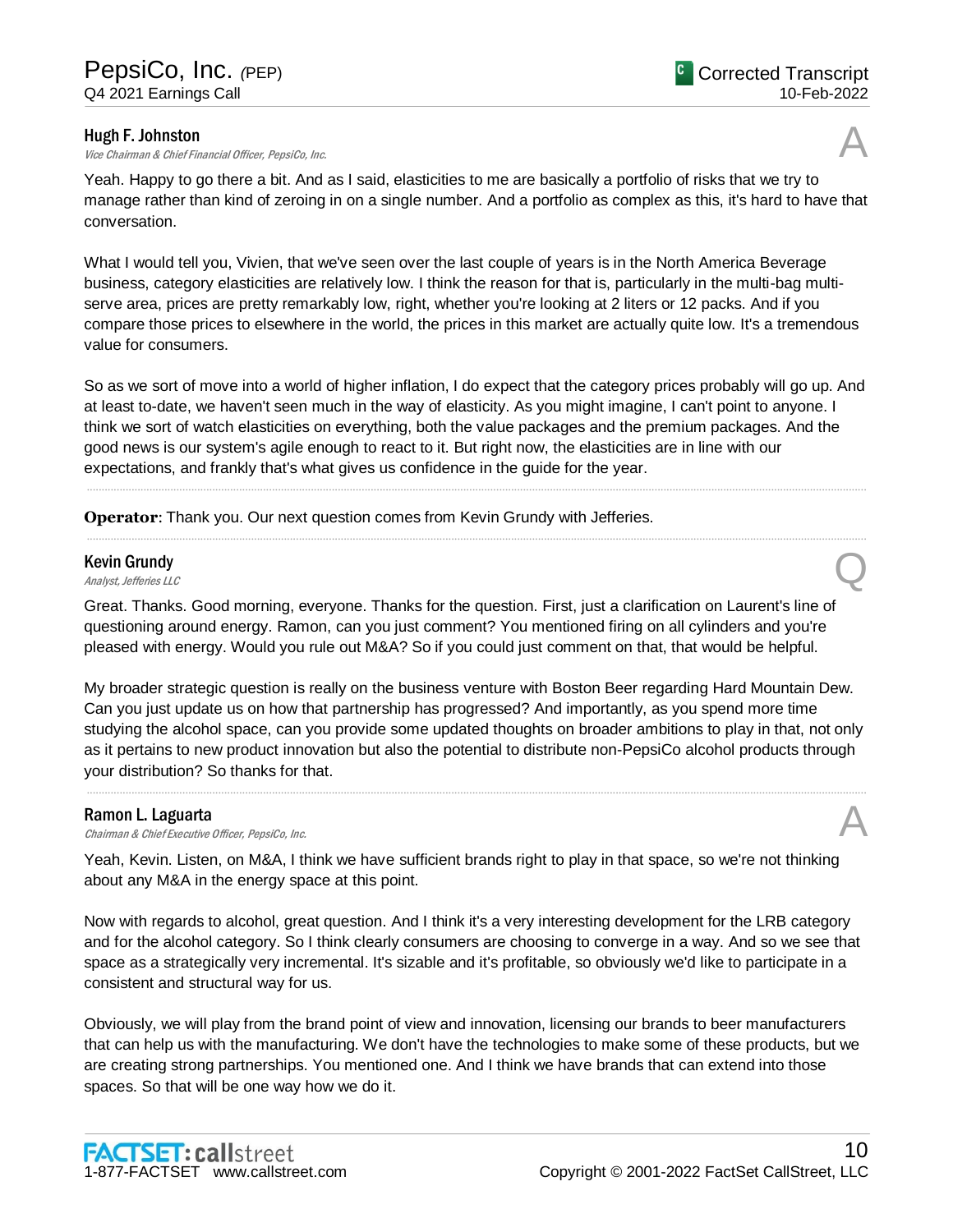PepsiCo, Inc. *(*PEP) Q4 2021 Earnings Call

On the other hand, I think there is a very interesting play for us to leverage some of our distribution assets to provide capital distribution and consistent execution across the country. And we are working on that solution. We have obviously some market tests undergoing, and we will continue to roll out that potential distribution opportunity. I think it could be an advantage for us, if we do it well. And that's what we're planning to do.

So we see us participating from the consumer point of view and also from the infrastructure and execution and granularity of execution point of view as well. Those two areas could create value for PepsiCo long-term.

.....................................................................................................................................................................................................................................................................

.....................................................................................................................................................................................................................................................................

**Operator**: Thank you. Our next question comes from Rob Ottenstein with Evercore.

### Robert Ottenstein **Robert Ottenstein**<br>Analyst, Evercore Group LLC

Great. Thank you very much. We've focused mostly on the US today. I was wondering if you could talk a little bit about how you're viewing your global footprint. In the past, for instance, the company has made acquisitions to expand the offerings in Russia and South Africa. Any thoughts along those lines in other geographies? Any things that is going on the international side that we should be aware of in terms of strategic direction or changes of how you're looking at the business?

And then just a quick follow up on the hedging and the commodities. I think it'd be helpful if, to the extent you can, kind of talk about some of the key commodities and what percentage of your cost structure they represent. Thank you.

.....................................................................................................................................................................................................................................................................

#### Ramon L. Laguarta

**Ramon L. Laguarta**<br>Chairman & Chief Executive Officer, PepsiCo, Inc.  $\mathcal{A}$ 

Great. Robert, I'll talk about the international a bit and then Hugh can talk about the commodities. And you know we're quite limited on what we'd say about our detailed P&L.

On international, I've always said and continue to say, this is probably the largest growth opportunity we have in PepsiCo. I think we have a strong market positions in snacks and pretty good in beverages in many markets, some others a bit more challenging positions that we're working to strengthen those. I think we have the portfolio of brands and we have the portfolio of assets and the teams in place to continue to work on that opportunity.

Last year, we grew double digit internationally pretty much across the board from Asia to Middle East, Africa. Europe was very close to double digit full year, if I recall. And then Latin America did double-digit, so pretty good performance. And if I look at the top 15 markets for the company, we are gaining share in most of those markets, which is to me the key indicator of progress in the system. Obviously, as we scale up those markets, profitability gets much better. And that's the model we're trying to play.

For next year, we see good signs. Obviously, the geopolitics in some parts of the world are complex. We hope that that will not materialize in anything that will impact our system. And we see inflation going up everywhere. We have the brands and we have, again, the capabilities to price. That's what we're doing in the majority of the markets. We feel good about the elasticities, as we discussed earlier, both developing markets and emerging. I'm a bit more cautious on emerging markets. I want to see a few more months to understand how the consumer is kind of absorbing all these high costs in multiple parts of their budget, household budget. But we're feeling good about how our consumers are staying loyal to our brands in spite of some of our pricing decisions, so, yeah...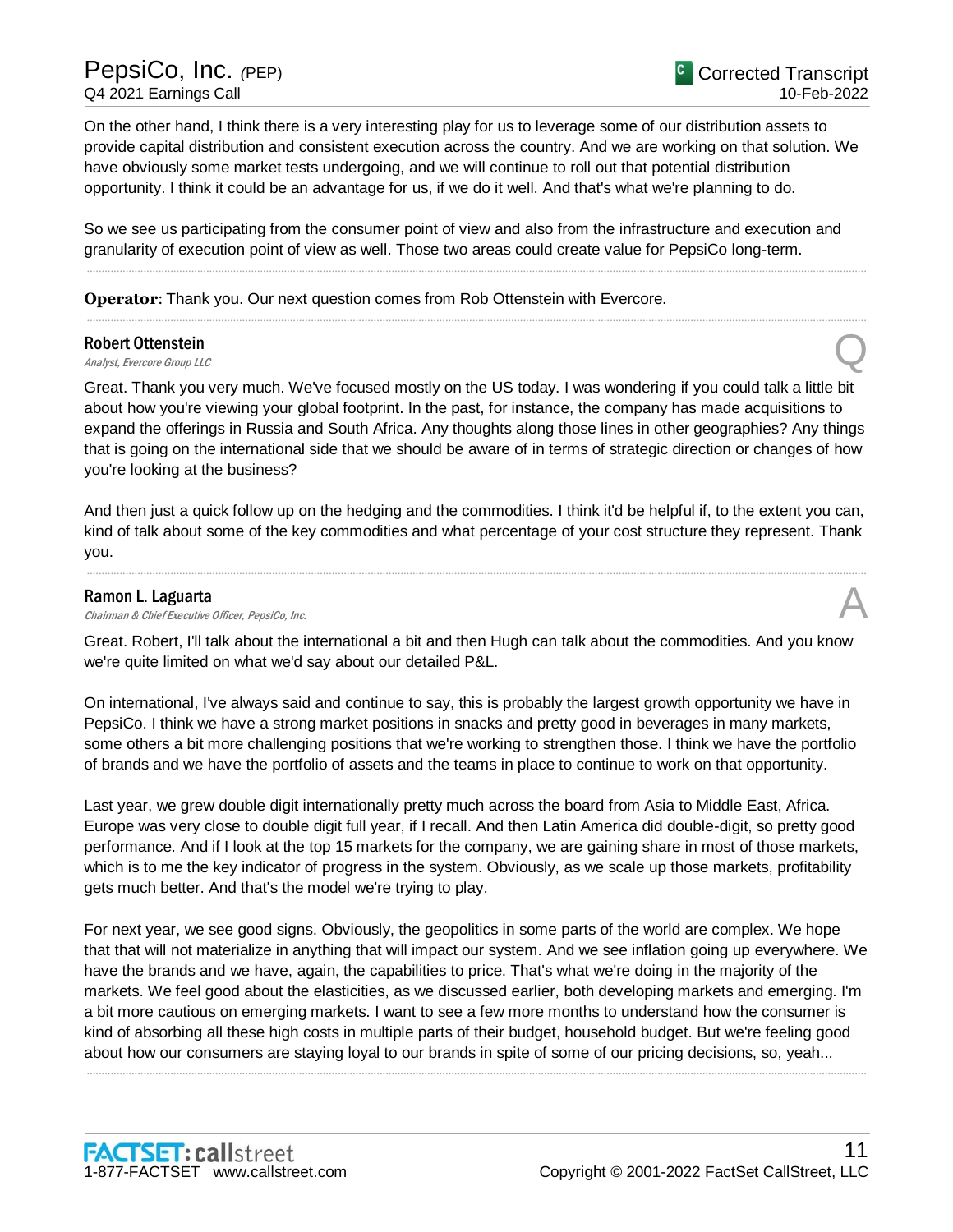**Hugh F. Johnston**<br>Vice Chairman & Chief Financial Officer, PepsiCo, Inc.  $\mathcal{A}$ 

Yeah.

#### Ramon L. Laguarta

**Ramon L. Laguarta**<br>Chairman & Chief Executive Officer, PepsiCo, Inc.  $\mathcal{A}$ 

... [ph] that should (00:31:16) cover international, maybe the – yeah.

#### Hugh F. Johnston

**Hugh F. Johnston**<br>Vice Chairman & Chief Financial Officer, PepsiCo, Inc.  $\mathcal{A}$ 

Yeah. So in terms of commodities, just a couple of facts for you. Number one, the overall commodity basket is about \$16 billion, \$17 billion. It's a super broad basket. There's not a single commodity that even accounts for 10% of the overall spend, so fairly diverse basket. But that said, clearly, commodities are inflationary pretty well across the board, and that's what we're dealing with, so.

.....................................................................................................................................................................................................................................................................

.....................................................................................................................................................................................................................................................................

**Operator**: Thank you. Our last question comes from Chris Carey with Wells Fargo.

#### Chris Carey

**Chris Carey**<br>Analyst, Wells Fargo Securities LLC

Hey. Good morning. Thanks so much. Just on that last line of questioning there on commodities. Do you expect pricing to offset commodities just in the context of your comments on full year margins?

And then on North America, there was a comment in prepared remarks just around expectations for PBNA margins to expand next year. I think the margin drivers of this business have obviously evolved with product mix and pricing. And I wonder if you could just comment on how you see the drivers of that business go forward in the context and evolution of the business. Thanks so much.

.....................................................................................................................................................................................................................................................................

#### Hugh F. Johnston

**Hugh F. Johnston**<br>Vice Chairman & Chief Financial Officer, PepsiCo, Inc.  $\mathcal{A}$ 

Sure. In terms of commodities and the way we approach it from a pricing perspective, obviously, we always try and do what we can in terms of productivity to manage an inflationary environment. But obviously, when inflation is this high, we need to take some pricing. In general in developed markets, we do price through the commodity increases. In developing and emerging we have the variable to consider of affordability and consumer reaction to it. And our history has been – we'll initially price through two-thirds to three-quarters and then go back and get the rest of it later. That said, overall, as I mentioned early in the call, I think the combination of our productivity and our pricing should put us in a position where we ought to be able to keep margins pretty well intact for the year. So that's kind of where I think we land on that.

And in terms of PBNA, we do expect margins to continue to improve, as we've talked about in the past. Drivers are generally the same ones that we've talked about. It's a combination of some pricing, some product mix as the energy category is more successful for us, some level of productivity as we get returns on the investments we've made in capacity and digitalization and the like. And we continue to use global business services as a mechanism to drive G&A productivity as well. So it's a broad bucket of actions that over the course of several years will get PBNA margins closer and closer to the company average.